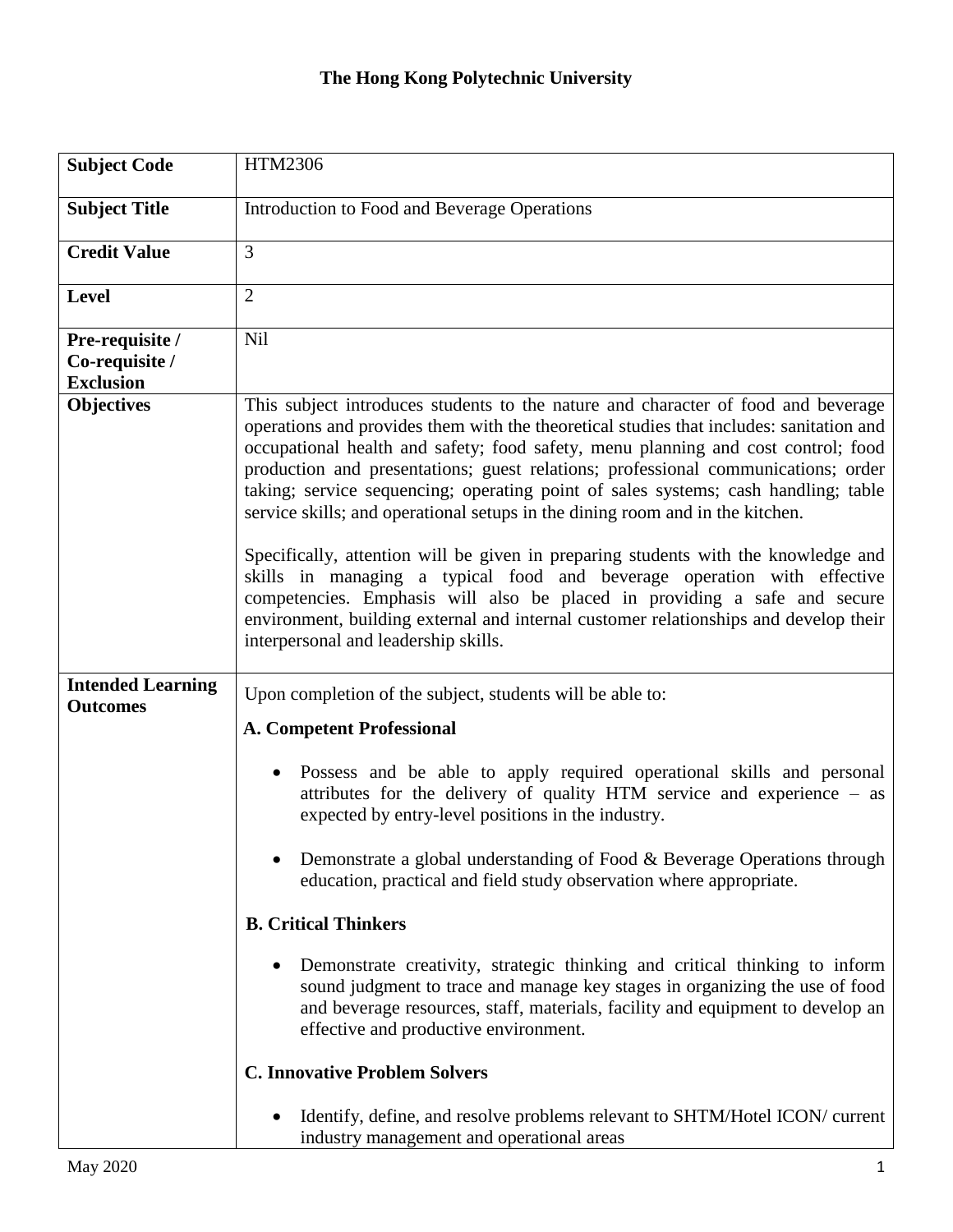|                                                  | <b>D. Effective Communicators</b>                                                                                                                                                                                                                                      |                                                                                                                                                                                                           |  |  |
|--------------------------------------------------|------------------------------------------------------------------------------------------------------------------------------------------------------------------------------------------------------------------------------------------------------------------------|-----------------------------------------------------------------------------------------------------------------------------------------------------------------------------------------------------------|--|--|
|                                                  |                                                                                                                                                                                                                                                                        | • Communicate effectively using a variety of (the F&B industry jargon)<br>industry jargon, and in English and Chinese (where appropriate).                                                                |  |  |
|                                                  | <b>E. Lifelong Learners</b>                                                                                                                                                                                                                                            |                                                                                                                                                                                                           |  |  |
|                                                  | To foster a desire for lifelong learning to enhance personal and professional<br>development.                                                                                                                                                                          |                                                                                                                                                                                                           |  |  |
|                                                  | <b>F. Ethical Leader</b>                                                                                                                                                                                                                                               |                                                                                                                                                                                                           |  |  |
|                                                  | Understand personal and corporate social responsibility expected of<br>professionals working in SHTM (in the food and beverage industry) and<br>posses ethical skills to enable students to make sound decisions and be able to<br>apply these principles in practice. |                                                                                                                                                                                                           |  |  |
|                                                  | • Work collaboratively within a team, and have an understanding of leadership<br>and be prepared to lead a team within an HTM context.                                                                                                                                 |                                                                                                                                                                                                           |  |  |
|                                                  | <b>G. Socially Responsible Global Citizen</b>                                                                                                                                                                                                                          |                                                                                                                                                                                                           |  |  |
|                                                  | • To gain insight into the global community, differing cultures and<br>understanding how these might change on a; social, national and global<br>perspective. The students gain an understanding of their role within these<br>contexts.                               |                                                                                                                                                                                                           |  |  |
| Subject Synopsis /<br><b>Indicative Syllabus</b> | a. Safety &<br>hygiene<br>New trends in the<br>industry                                                                                                                                                                                                                | FoH - Grooming, napkin folds, POS, sequence of service, setting<br>a table<br>BoH - Knife Skills-Herbs and Spices<br>Health and Safety<br>Menu 1                                                          |  |  |
|                                                  | b. Service styles                                                                                                                                                                                                                                                      | FoH - setting a table, carrying trays, carrying cups<br>BoH - Menu 2                                                                                                                                      |  |  |
|                                                  | c. Wine                                                                                                                                                                                                                                                                | $FoH$ – Wine history, tasting, opening and basic varieties, how to<br>describe wine to a customer, basic recommendations<br>BoH - Menu 3                                                                  |  |  |
|                                                  | d. Coffee/Tea                                                                                                                                                                                                                                                          | FoH – Coffee history, methods of making, roasting, cleaning and<br>correct process for espresso, basic cups of coffee<br>BoH - Menu 4                                                                     |  |  |
|                                                  | e. Spirits, cocktail<br>& mock tails                                                                                                                                                                                                                                   | $FoH-How$ to distil, history of 5 to 6 main spirits (commonly<br>used), what is a liquor, different methods of making cocktails<br>and mock tails, important equipment, responsible service of<br>alcohol |  |  |